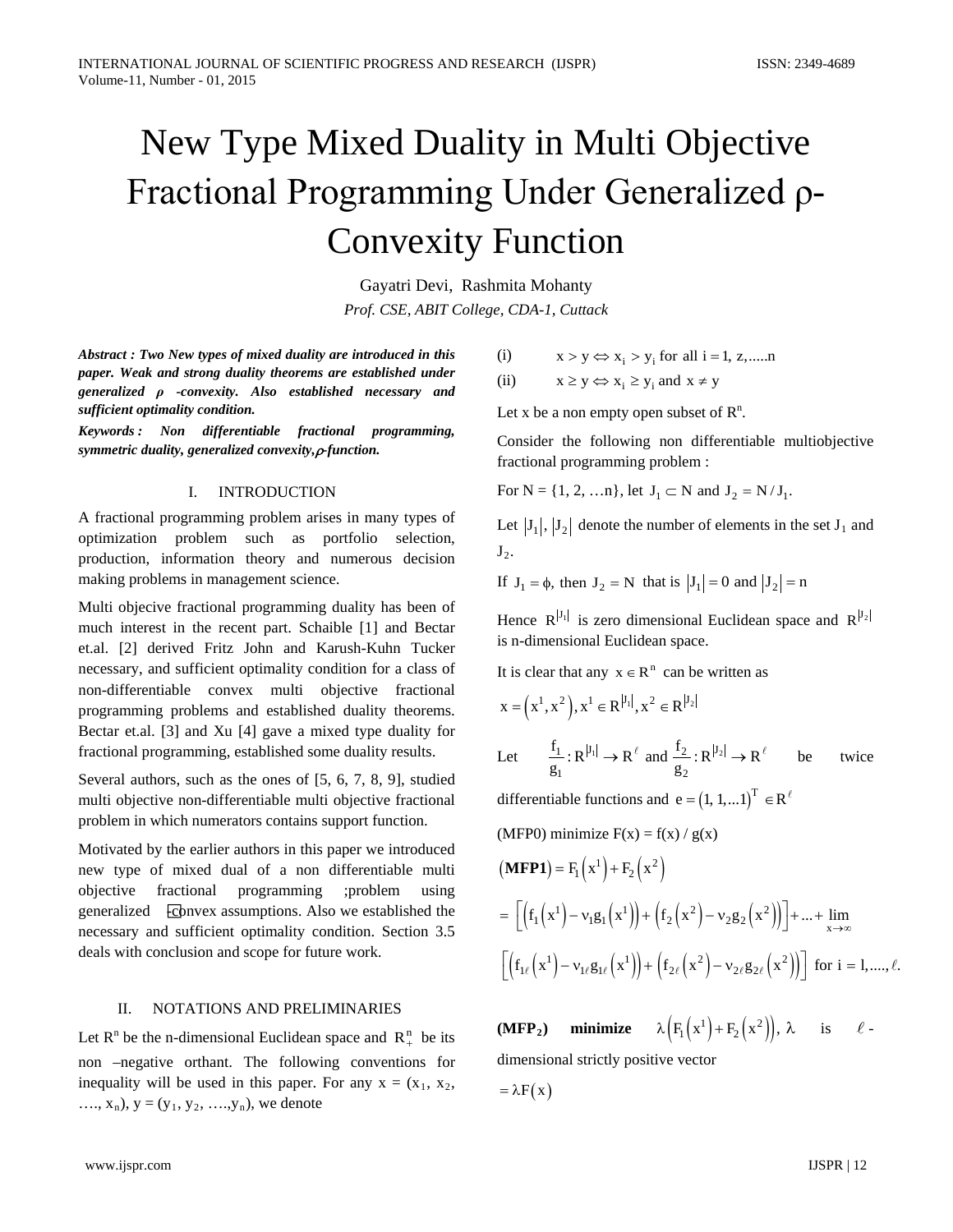Subject to  $h(x) \le 0$ 

 $h(x) = h_{i} j(x^{1}) + h_{2j}(x^{2}), j = (1, 2, ...m)$  are differentiable functions  $h_{1j}:R^{|J_1|} \to R$ ,  $h_{2j}:R^{|J_2|} \to R$ ,

$$
x^1\in R^{|J_1|},\ x^2\in R^{|J_2|}
$$

We assume that  $f_i(x) \ge 0$  and  $g_i(x) > 0$  on  $\mathbb{R}^n$  for  $I = 1$ , 2, …. k.

Let  $x_0 = \left\{ x \in X \subseteq R^n : h_j(x) \le 0, j = 1, 2, \dots m \right\}$  for feasible of MFP1 and denote  $I = \{1, 2, \ldots, k\}, M = M =$  $\{1, 2, \ldots, m\}, \quad J_1 = \{j \in M; h_i(x) = 0\}$  and  $J_2 = \{ j \in M; h_i(x) < 0 \}$ . It is obvious that  $J_1 \cup J_2 = M$ 

In the following definition let

**Definition 2.1 :** f is said to be  $\Box$ invex at  $\bar{x} \in X$  with respect to  $\boxed{\phantom{1}\phantom{1}}$  if

 $f_i: X \to R$ ,  $\eta: X \times X \to R^n$ ,  $\rho \in R_+$ 

$$
f_{i}\left(x\right)-f_{i}\left(\overline{x}\right)\geq \eta\!\left(x,\,\widehat{x}\right)^{T}\nabla f_{i}\left(x\right)+\rho\!\left\|x-\overline{x}\right\|^{2},\;\forall\,x\in X
$$

**Definition 2.2 :** f is said to be  $\Box$  psudo invex at  $\overline{x} \in X$  with respect to  $\boxed{\phantom{1}}$  if

$$
\eta(x, \overline{x})^T \nabla f_i(x) + \rho \|x - \overline{x}\|^2 \ge 0
$$
  
\n
$$
\Rightarrow f_i(x) - f_i(\overline{x}) \ge 0 \ \forall \ x \in X
$$

**Definition 2.3 :** f<sub>i</sub> is said to be  $\Box$  quasiinvex at  $\bar{x} \in X$  with respect to  $\boxed{\phantom{1}}$  if

$$
f_i(x) - f_i(\overline{x}) \le 0
$$
  
\n
$$
\Rightarrow \eta(x, \overline{x})^T \nabla f_i(x) + \rho \|x - \overline{x}\|^2 \le 0, \forall x \in X.
$$

**Definition 2.4 :** A feasible point  $\overline{x}$  is said to be efficient for  $(MFPO)$  if there exist no other feasible point  $x$  in (MFPO) such that

$$
F_i(x) \le F_i(\overline{x}), i = 1, 2, \dots k \text{ and } F_r(x) < F_r(\overline{x}) \text{ for some } r \in (1, 2, \dots k)
$$

**Definition 2.5 :** A feasible point  $\bar{x}$  is said to be properly efficient for  $(MFPO)$ , if it is efficient and there exist  $M > 0$ such that for each  $I = (1, 2, \dots k)$  and for all feasible point *x* in (MFPO) satisfying  $F_i(x) < F_i(\overline{x})$ , we have

$$
F_{i}\left(\overline{x}\right) - F_{i}\left(x\right) \le M\left(F_{r}\left(x\right) - F_{r}\left(\overline{x}\right)\right) \text{ for some } r \text{ such that}
$$

$$
F_{r}\left(x\right) > F_{r}\left(\overline{x}\right).
$$

### III. LEMMA

**Lemma 3.1 :** If  $x^0$  is an optimal solution of MFP1 then  $x^0$  is properly efficient for MFPO.

**Lemma 3.2 :** If  $x^0$  is an efficient solution for MFPO iff it is an efficient solution of MFP1 with  $F(x^0) = 0$ .

Lemma 3.3 : (Necessary optimal condition)

If  $\overline{x} \in X$  is an optimal solution of (MFPO) such that

$$
\nabla \lambda \mathbf{F}(\overline{\mathbf{x}}) + \mathbf{y}^{\mathrm{t}} \nabla \mathbf{h}(\overline{\mathbf{x}}) = \sum_{i=1}^{k} \lambda_{i} \left[ \nabla f_{i}(\overline{\mathbf{x}}) - \mathbf{v}_{i} \nabla g_{i}(\overline{\mathbf{x}}) \right] + \sum_{i=1}^{m} \mathbf{y}_{i} \nabla \mathbf{h}_{i}(\overline{\mathbf{x}}) = 0
$$
\n[3.3.1]

$$
F_i\left(\overline{x}\right) = f_i\left(\overline{x}\right) - v_i g_i\left(\overline{x}\right) = 0
$$
\n
$$
\tag{3.3.2}
$$

$$
y^{\mathrm{T}}h(\overline{x}) = 0 \tag{3.3.3}
$$

 $y \ge 0$  [3.3.4]

 $v_i \ge 0, i = 1, 2, \dots k$  [3.3.5]

**Lemma 3.4 :** (Sufficient optimality condition)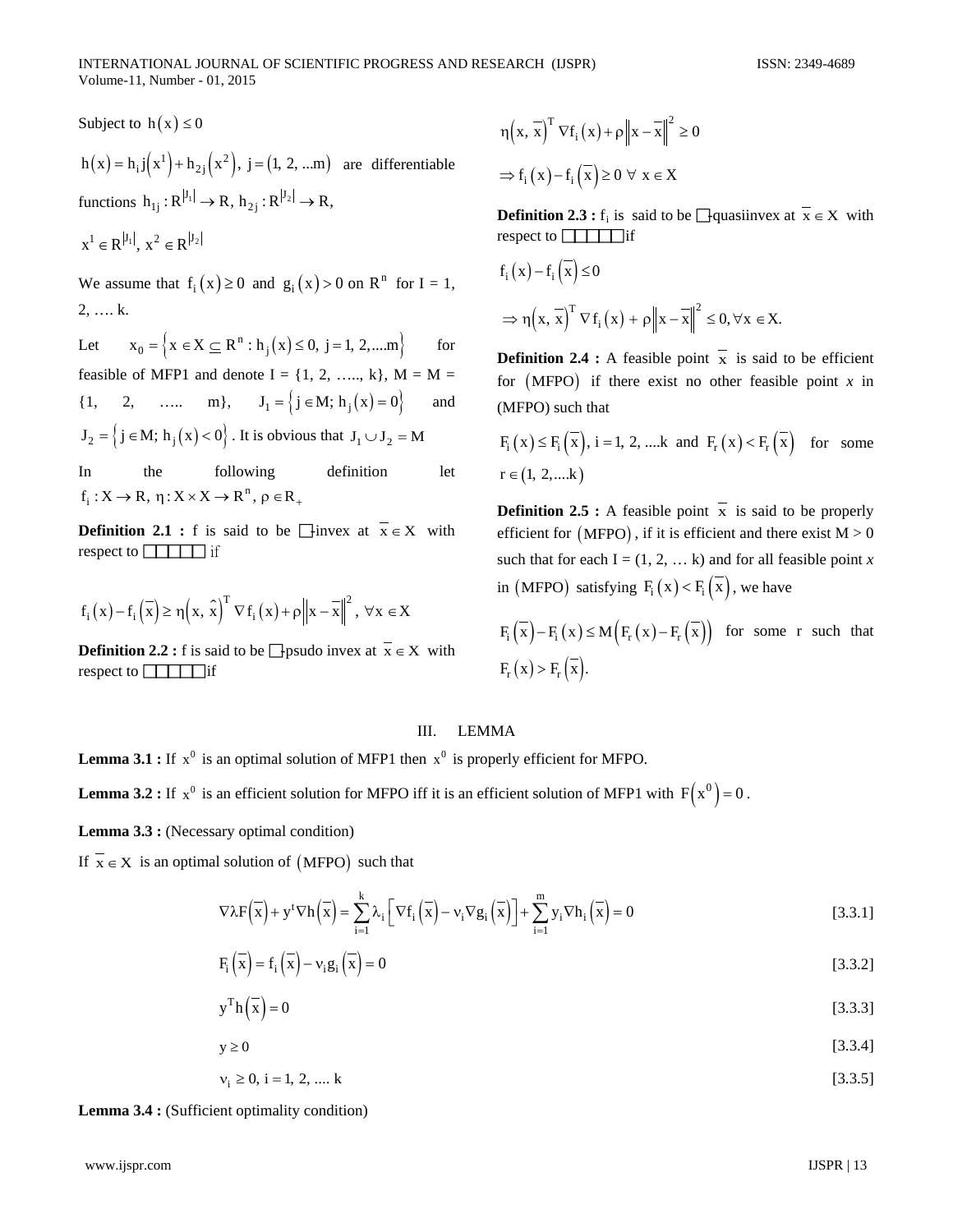Let  $\overline{x} \in X^0$  be a feasible solution of (MFPO) and there exist  $\lambda_i \in R_+$ ,  $v_i \in R_+$  and  $\overline{y} \in R^m$  satisfying the condition in Lemma 3.1 at  $\overline{x}$ .

Furthermore suppose that any one of the condition (a) or (b) holds

(a) 
$$
\rho(x) = \sum_{i=1}^{k} \lambda_i \left[ f_i(x) - v_i g_i(x) \right] + \sum_{j=1}^{m} y_j h_j(x)
$$
 is **1** pseudo invex with respect to **1** at  $\overline{x} \in X^0$ 

(b)  $Q(x) = \sum \lambda_i | f_i(x) - v_i g_i(x)$ k i  $\lfloor \cdot_i \lfloor \cdot \rfloor - v_i \mathcal{B}_i$  $i = 1$  $Q(x) = \sum \lambda_i |f_i(x) - v_i g_i(x)$  $=\sum_{i=1}^{k} \lambda_i [f_i(x) - v_i g_i(x)]$  is  $\Box$ pseudo invex and  $H(x) = \sum_{j=1}^{m} y_j h_j(x)$  $j=1$  $H(x) = \sum y_i h_i(x)$ =  $\sum_{j=1} y_j h_j(x)$  is  $\Box$ quasi invex with respect to

 $ρ, η$  at  $\overline{x} \in X^0$ . Then  $\overline{x}$  is an efficient solution of (MFPO).

### **Proof :**

Suppose hypothesis (a) holds.

Since the conditions of Lemma 3.3.3 are satisfied, from 3.3.1, we have  $\nabla p(\overline{x}) = 0$ . So for  $\eta(x, \overline{x}) \in \mathbb{R}^n$ , we can write  $\eta(x, \overline{x})^T \nabla p(\overline{x}) = 0$ . For  $\rho \in \mathbb{R}_{T}$ , we have  $\eta(x, \overline{x})^T \nabla p(\overline{x}) + \rho \|x - \overline{x}\|^2 \ge 0$ 

Since  $p(x)$  is  $\Box p$  seudo invex with respect to  $\eta$ ,  $\rho$  at  $\overline{x} \in X^0$ , we have  $\left(p(x) - p(\overline{x})\right) \ge 0$  and

$$
\sum_{i=1}^{k} \lambda_i \left[ f_i(x) - v_i g_i(x) \right] + \sum_{j=1}^{m} y_j h_j(x) \ge \sum_{i=1}^{k} \lambda_i \left[ f_i\left(\overline{x}\right) - v_i g_i\left(\overline{x}\right) \right] + \sum_{j=1}^{m} y_j h_j\left(\overline{x}\right) \tag{3.3.6}
$$

Suppose  $\overline{x}$  is not efficient solution of MFP1, then there exist  $x \in X^0$  such that

 $f_i(x) - v_i g_i(x) \le f_i(\overline{x}) - v_i g_i(\overline{x}), i = 1, 2,...k$  and  $f_i(x) - v_i g_i(x) < f_i(\overline{x}) - v_i g_i(\overline{x})$  for some  $i \in (1, 2, ...k)$ . The above relation together with the relation  $\overline{\lambda}_i > 0$  implies that

$$
\sum_{i=1}^{k} \lambda_{i} \left[ f_{i}\left(x\right) - \nu_{i} g_{i}\left(x\right) \right] < \sum_{i=1}^{k} \lambda_{i} \left[ f_{i}\left(\overline{x}\right) - \nu_{i} g_{i}\left(\overline{x}\right) \right] \tag{3.3.7}
$$

From the relation (3.2.1), (3.2.1) and (3.2.4), we get

$$
\sum_{j=1}^{k} h_j(x) \le \sum_{j=1}^{m} y_j h_j(x) \tag{3.3.8}
$$

Consequently (3.3.7) and (3.3.8) yields

$$
\sum_{i=1}^k \lambda_i \Big[ \boldsymbol{f}_i \left( \boldsymbol{x} \right) - \boldsymbol{v}_i \boldsymbol{g}_i \left( \boldsymbol{x} \right) \Big] + \sum_{j=1}^m \boldsymbol{y}_j \boldsymbol{h}_j \left( \boldsymbol{x} \right) < \sum_{i=1}^k \lambda_i \Big[ \boldsymbol{f}_i \left( \overline{\boldsymbol{x}} \right) - \boldsymbol{v}_i \boldsymbol{g}_i \left( \overline{\boldsymbol{x}} \right) \Big] + \sum_{j=1}^m \boldsymbol{y}_j \boldsymbol{h}_j \left( \overline{\boldsymbol{x}} \right)
$$

This contradicts (3.3.6)

Hence  $\bar{x}$  is an efficient solution for (MFP1).

Again suppose hypothesis (b) holds

From the relation (3.2.1), (3.3.3) and (3.2.4), we get

$$
\sum_{j=1}^{m} y_j h_j(x) \le \sum_{j=1}^{m} y_j h_j(\overline{x}) \Rightarrow H(x) \le H(\overline{x})
$$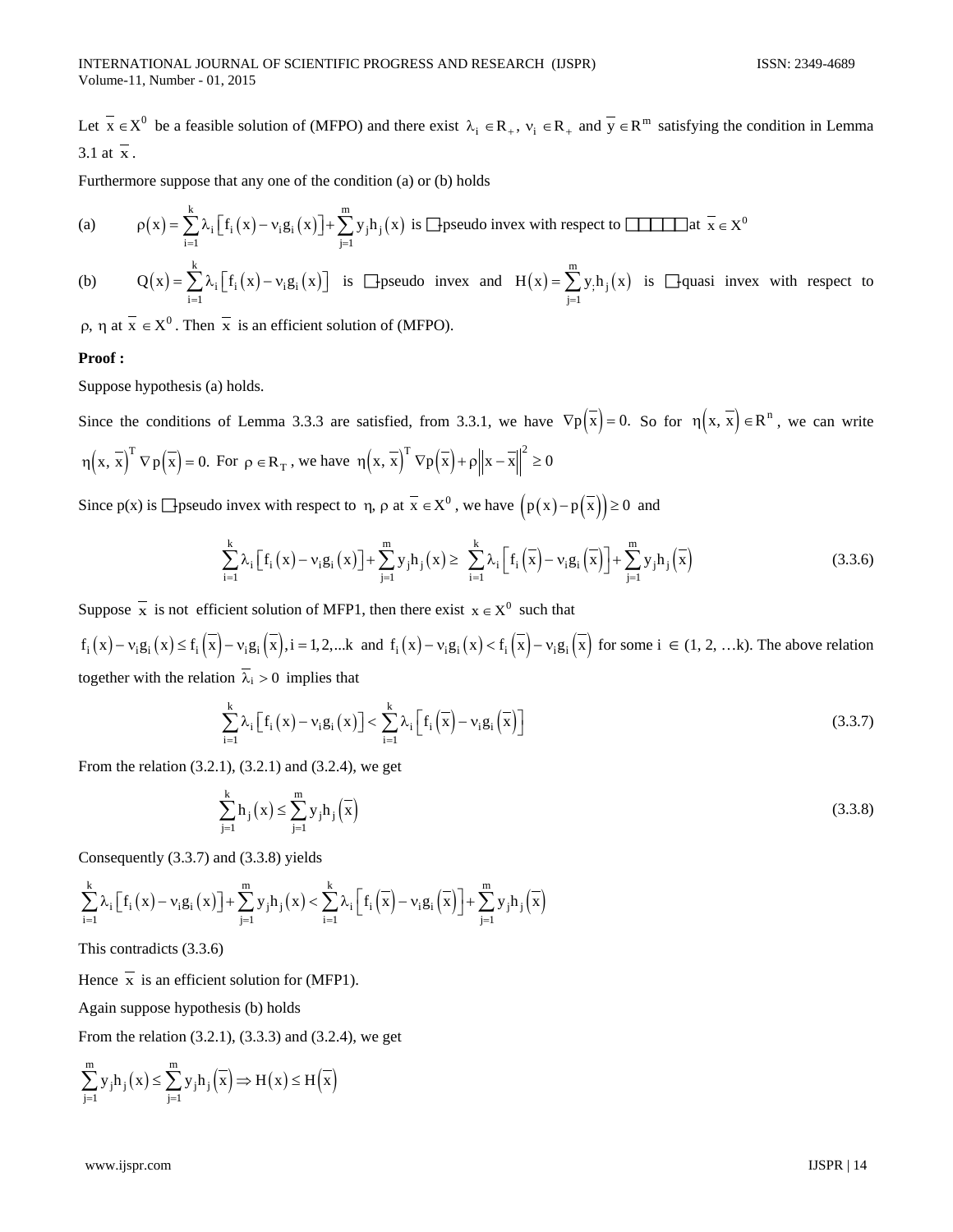INTERNATIONAL JOURNAL OF SCIENTIFIC PROGRESS AND RESEARCH (IJSPR) ISSN: 2349-4689 Volume-11, Number - 01, 2015

$$
\Rightarrow k\Big(x,\,\overline{x}\Big)\psi\,\Big\{H\big(x\big)-H\Big(\overline{x}\Big)\Big\}\leq 0.
$$

Hence the  $\Box$  quasi invexity of H(x) with respect to  $\Box$  implies

$$
\eta(x, \overline{x})^{\mathrm{T}} \nabla H(\overline{x}) + \rho \|x - \overline{x}\|^2 \le 0 \implies \eta(x, \overline{x})^{\mathrm{T}} \nabla H(\overline{x}) \le 0
$$
\n(3.3.9)

From (3.3.1), we get

$$
\sum_{i=1}^{k} \lambda_{i} \left[ \nabla f_{i} \left( \overline{x} \right) - v_{i} \left( \nabla g_{i} \left( \overline{x} \right) \right) \right] + \sum_{i=1}^{m} y_{i} \nabla h_{i} \left( \overline{x} \right) = 0
$$
\n
$$
\Rightarrow \nabla Q \left( \overline{x} \right) + \nabla H \left( \overline{x} \right) = 0
$$
\n
$$
\Rightarrow \eta \left( x, \overline{x} \right)^{T} \left[ \nabla Q \left( \overline{x} \right) + \nabla H \left( \overline{x} \right) \right] = 0
$$
\n
$$
\Rightarrow \eta \left( x, \overline{x} \right)^{T} \nabla Q \left( \overline{x} \right) + \eta \left( x, \overline{x} \right)^{T} \nabla H \left( \overline{x} \right) = 0
$$
\n
$$
(3.3.10)
$$

Using (3.3.9) in (3.3.10), we get  $\eta(x, \overline{x})^T \nabla Q(x) \ge 0$ . For  $\rho \in R_+$ , we have

$$
\eta\Big(x,\,\overline{x}\Big)^T\,\nabla Q\big(x\big)+\rho\Big\|x-\overline{x}\Big\|^2\geq0
$$

Since Q(x) is  $\Box$  pseudo invex wih respect to  $\Box$  we obtained Q(x) – Q $(\overline{x}) \ge 0$ .

$$
\Rightarrow \sum_{i=1}^{k} \lambda_i \left[ f_i(x) - v_i g_i(x) \right] \ge \sum_{i=1}^{k} \lambda_i \left[ f_i\left(\overline{x}\right) - v_i g_i\left(\overline{x}\right) \right] \tag{3.3.11}
$$

If  $\overline{x}$  was not an efficient solution to (MFP1), then from (3.3.6), we have

$$
\sum_{i=1}^{k} \lambda_i \left[ f_i(x) - \nu_i g(x) \right] < \sum_{i=1}^{k} \lambda_i \left[ f_i\left(\overline{x}\right) - \nu_i g_i\left(\overline{x}\right) \right]
$$

This contradicts (3.3.11)

Therefore  $\overline{x}$  is an efficient solution for (MFP1)

## IV. MIXED DUALITY IN FRACTIONAL PROGRAMMING

# **Dual problem :**

$$
\begin{aligned} \n\text{(MFDO)} &= \text{Maximize} \frac{f(u)}{g(u)} = \frac{f_{1i}(u')}{g_{1i}(u')} + \frac{f_{2i}(u^2)}{g_{2i}(u^2)}\\ \n\text{Maximize } F(u) &= \frac{f(u)}{g(u)}\\ \n&= F_1\left(u^1\right) + F_2\left(u^2\right) \n\end{aligned}
$$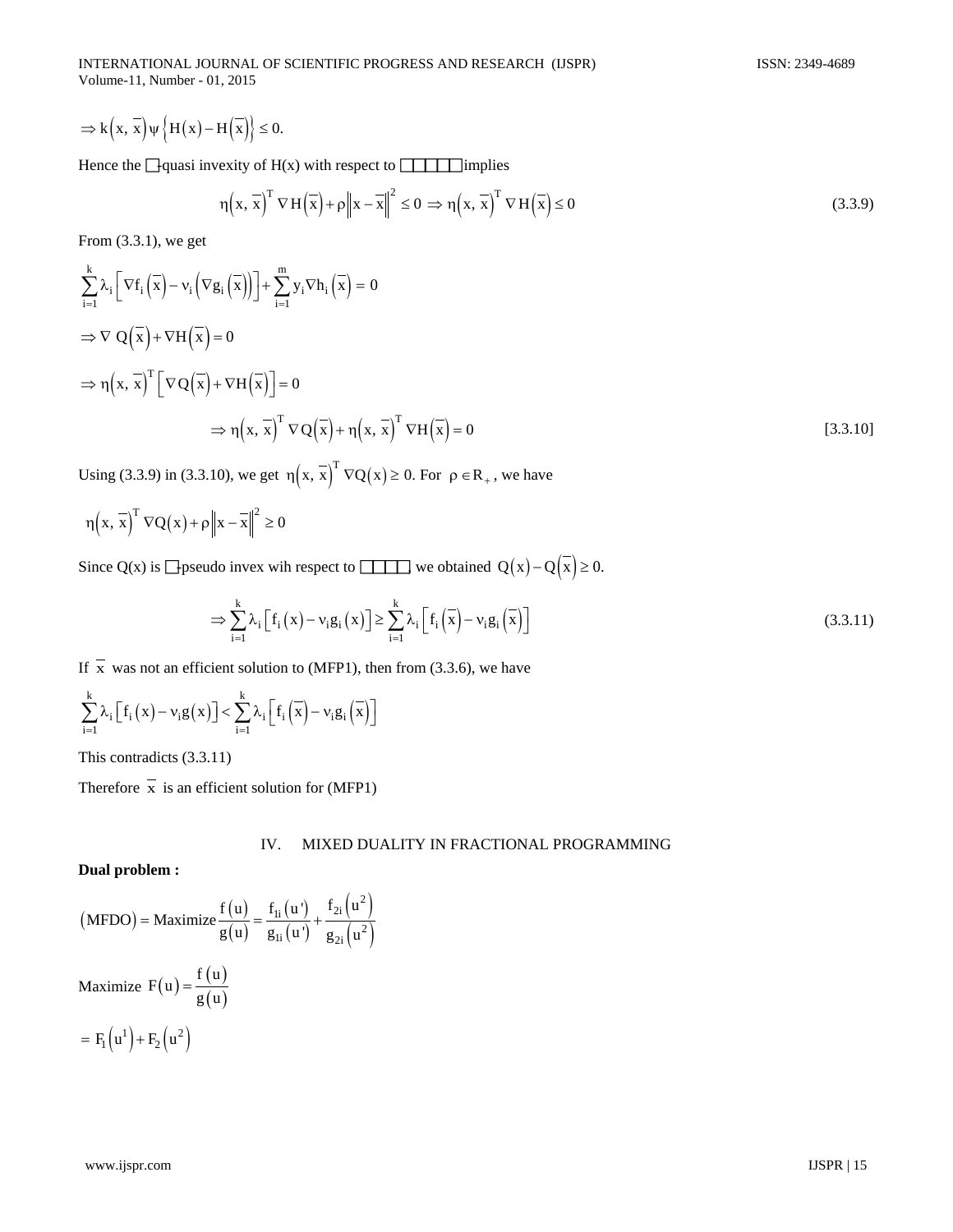$$
= \frac{f_{1i}(\mu^{1})}{g_{1i}(\mu^{1})} + \frac{f_{2i}(\mu^{2})}{g_{2i}(\mu^{2})} i = 1, ..., \ell
$$
  
\n
$$
= (f_{1i}(\mu^{1}) - v_{1i}(g_{1i})(\mu^{1})) + (f_{2i}(\mu^{2}) - v_{2i}g_{2i}(\mu^{2}))
$$
  
\n(MFD<sub>1</sub>) maximize  $[(f_{11}(\mu^{1}) - v_{11}g_{11}(\mu^{1})) + (f_{21}(\mu^{2}) - v_{21}g_{21}(\mu^{2}))], ...$   
\n
$$
[(f_{1\ell}(\mu^{1}) - v_{1\ell}g_{1\ell}(\mu^{1})) + (f_{2\ell}(\mu^{2}) - v_{2\ell}g_{2\ell}(\mu^{2}))]
$$
  
\n
$$
= (F_{1}(\mu) ... F_{\ell}(\mu)) = F(\mu)
$$

**(MFD<sub>2</sub>) maximize**  $\lambda F(u)$ ,  $\lambda_i \in R_+$ , i = 1, ...  $\ell$ 

All with subject to same constraint.

$$
\nabla \left[ \lambda F_1 \left( \mathbf{u}^1 \right) + \mathbf{y}_{1j}^{\mathrm{T}} \mathbf{h}_{1j} \left( \mathbf{u}^1 \right) \right] = 0 \tag{3.4.5}
$$

and 
$$
\nabla \left[ \lambda F_2 (u^2) + y_{1J}^T h_{1j} (u^2) \right] = 0,
$$
  
\n $f_{1i} (u^1) + y_{1j}^T h_{1j} (u^1) - v_{1i} g_{1i} (u^1) \ge 0 \text{ for } i = 1, ..., k,$   
\nand  $f_{2i} (u^2) + y_{2j}^T h_{2j} (u^2) - v_{2i} g_{2i} (u^2) \ge 0 \text{ for } i = 1, ...k$   
\n $y_{2j}^T h_{2j} (u^1) \ge 0, y_{2j}^T h_{2j} (u^2) \ge 0 y_{2j} \in \mathbb{R}^{m-|j_1|}$  (3.4.7)

$$
y_{2j}h_{2j}(u^{\prime}) \ge 0, \quad y_{2j}h_{2j}(u^{\prime}) \ge 0 \quad y_{2j} \in \mathbb{R}^{m-|\mathcal{M}|}
$$
\n(3.4.7)

$$
u^{1} \ge 0 \ u^{2} \ge 0 \ ; \ v_{1i}, v_{2i} \ge 0 \tag{3.4.8}
$$

## **Theorem 4.1 (weak duality)**

Let x be a feasible solution for the primal and  $(u_0, y, v)$  be feasible for dual

If  $F(u) = f_i(u) + y_{ij}^T h_{ij}(u) - v_i g_i(u)$ , i = 1, i,...k is p-pseudo invex with respect to  $\eta$ ,  $\rho$ , for  $(y_{2j} \in R^{m-|j_1|}, y_{2j}^T h_{2j}(u)$  is  $\rho$  -quasi invex with respect to  $\eta$ ,  $\rho$ , then Inf  $(λF(x)) ≥ Sup(λF(u))$ 

**Proof :** Now from the primal and dual constraint, we have  $h(x) \le 0$  and  $y_{2j}^T h_{2j}(u) \ge 0$ 

So 
$$
y_{2j}^T h_{2j}(x^1) - y_{2j}^T h_{2j}(u^1) \le 0
$$
 and  $y_{2j}^T h_{2j}(x^2) - y_{2j}^T h_{2j}(u^2) \le 0$  (3.4.9)

Since  $y_{2j}^T h_{2j}$  is p-quasi invex with respect to  $\eta$  and in view of (3.4.9) for  $x, u \in \mathbb{R}^n$ , we have  $\eta(x^1, u^1)^T \nabla \left[ y_{2j}^T h_{2j}(u^1) \right] + \rho \left\| x^1 - u^1 \right\|^2 \leq 0, \; \eta(x^2, u^2)^T \nabla \left[ y_{2j}^T h_{2j}(u^2) \right] + \rho \left\| x^2 - u^2 \right\| \leq 0$  $\Rightarrow \eta(x^1, u^1)^T \nabla \left[ y_{2j}^T h_{2j} (u^1) \right] \le 0$  and  $\eta(x^2, u^2)^T \nabla \left[ y_{2j}^T h_{2j} (u^2) \right] \le 0$  (3.4.10)

From the dual constraint (3.4.5), we have

www.ijspr.com IJSPR | 16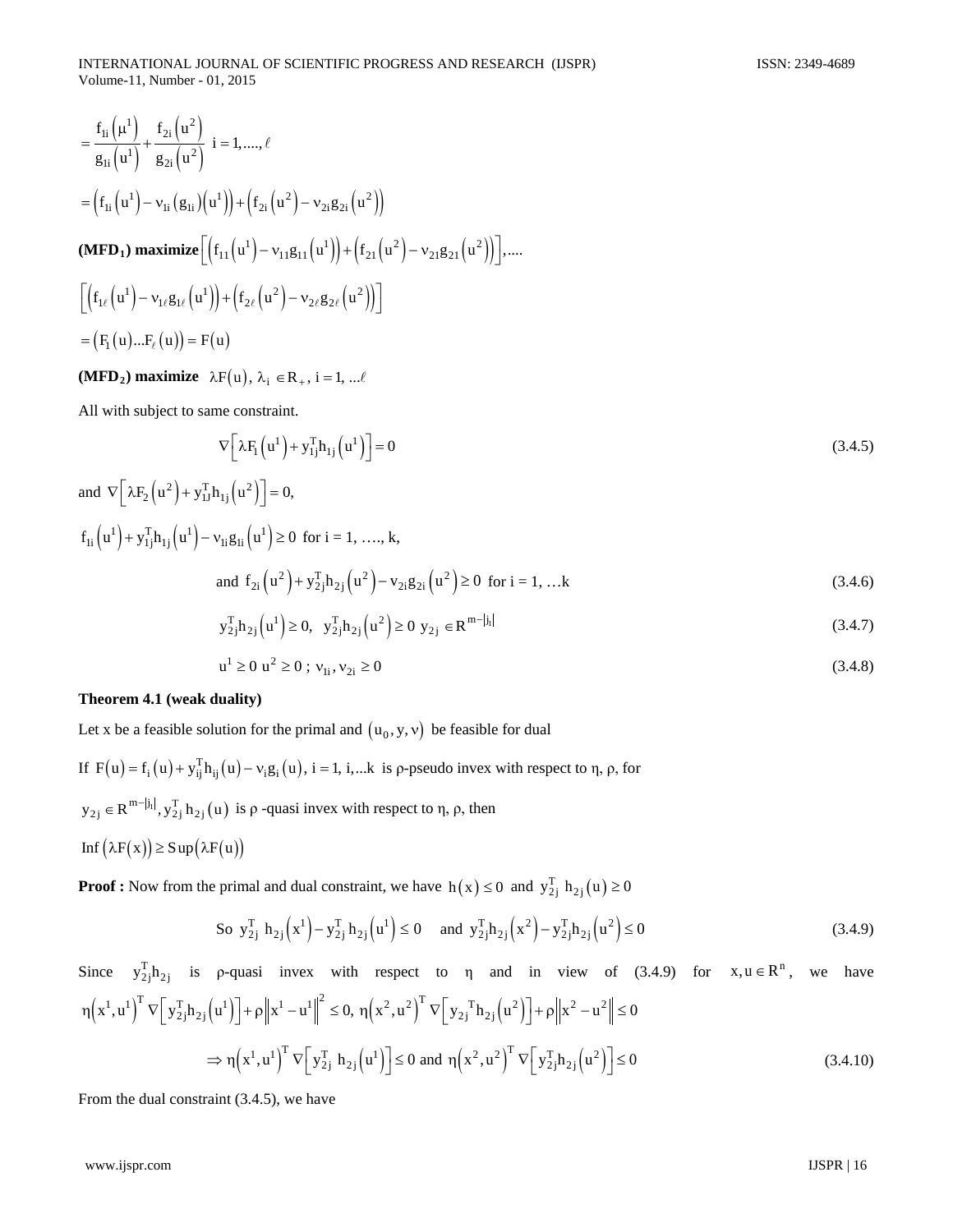$$
\nabla \left[ \lambda F_1(u^1) + y_{1j}^T h_{1j}(u^1) \right] = 0 \text{ and } \nabla \left[ \lambda F_2(u^2) + y_{2j}^T h_{2j}(u^2) \right] = 0
$$
\n
$$
\text{Since } \eta(x^1, u^1) \in \mathbb{R}^{|J_1|} \text{ and } \eta(x^2, u^2) \in \mathbb{R}^{|J_2|}, \text{ we have}
$$
\n
$$
\eta(x^1, u^1)^T \nabla \left[ \lambda F_1(u^1) + y_{2J}^T h_{2j}(u^1) \right] = 0 \text{ and } \eta(x^2, u^2)^T \nabla \left[ \lambda F_2(u^2) + y_{2J}^T h_{2j}(u^2) \right] = 0
$$
\n
$$
\Rightarrow \eta(x^1, u^1)^T \nabla \left( \lambda F_1(u^1) \right) + \eta(x^1, u^1)^T \left( y_{2j}^T h_{2j}(u^1) \right) = 0 \text{ and } \eta(x^2, u^2)^T \nabla \left( \lambda F_2(u^2) \right) + \eta(x^2, u^2)^T \left( y_{2j}^T h_{2j}(u^2) \right) = 0
$$
\n
$$
\text{Using (3.4.10), we get}
$$

$$
\eta(x^{1}, u^{1})^{T} \nabla \left(\lambda F_{1}(u^{1})\right) \ge 0
$$
\n
$$
\Rightarrow \eta(x^{1}, u^{1})^{T} \nabla \left[\sum_{i=1}^{k} \lambda_{i} \left\{f_{i}(u^{1}) + y_{1J}^{T} h_{1j}(u^{1}) - \nu_{i} g_{i}(u^{1})\right\}\right] + \rho \|x^{1} - u^{1}\|^{2} \ge 0 \text{ and } \eta(x^{2}, u^{2})^{T} \nabla \left(\lambda F_{2}(u^{2})\right) \ge 0
$$
\n
$$
\Rightarrow \eta(x^{2}, u^{2})^{T} \nabla \left[\sum_{i=1}^{k} \lambda_{i} \left\{f_{i}(u^{2}) + y_{1J}^{T} h_{1j}(u^{2}) - \nu_{i} g_{i}(u^{2})\right\}\right] + \rho \|x^{2} - u^{2}\|^{2} \ge 0
$$
\n(3.4.11)

Since  $F(u)$  is *ρ*-pseudoinvex with respect to  $\eta$  and (3.4.11), we get

$$
\sum_{i=1}^{k} \lambda_{i} \left[ \left\{ \left( f_{1i} \left( x^{1} \right) + y_{1j}^{T} h_{1j} \left( x^{1} \right) - v_{1i} g_{1i} \left( x^{1} \right) \right) + \left( f_{2i} \left( x^{2} \right) + y_{1i}^{T} h_{1j} \left( x^{2} \right) - v_{2i} g_{2i} \left( x^{2} \right) \right) \right] \right] - \left[ \left\{ \left( f_{1i} \left( u^{1} \right) + y_{j}^{T} h_{1j} \left( u^{1} \right) \right) - v_{1i} g_{1i} \left( u^{1} \right) + \left( f_{2i} \left( u^{2} \right) + y_{1j}^{T} h_{1j} \left( u^{2} \right) - v_{2i} g_{2i} \left( u^{2} \right) \right) \right\} \right] \ge 0
$$
\n
$$
\Rightarrow \sum_{i=1}^{k} \lambda_{i} \left[ \left\{ f_{1i} \left( x^{1} \right) + y_{1i}^{T} h_{1j} \left( x^{1} \right) - v_{1i} g_{1i} \left( x^{1} \right) \right\} + \left\{ f_{2i} \left( x^{2} \right) + y_{1j}^{T} h_{1j} \left( x^{2} \right) - v_{2i} g_{2i} \left( x^{2} \right) \right\} \right] \ge
$$
\n
$$
\sum_{i=1}^{k} \lambda_{i} \left[ \left\{ f_{1i} \left( u^{1} \right) + y_{1i}^{T} h_{1j} \left( u^{1} \right) - v_{1i} g_{1i} \left( u^{1} \right) \right\} + \left\{ f_{2i} \left( u^{2} \right) + y_{1j}^{T} h_{1j} \left( u^{2} \right) - v_{2i} g_{2i} \left( u^{2} \right) \right\} \right] \right]
$$
\n(3.4.12)

Since  $h(x) \le 0 \Rightarrow y_{1j}^{\text{T}} h_{1j}(x) \le 0$  for  $y_{1j} \ge 0$ 

So (3.4.12) implies that

$$
\begin{aligned} &\sum_{i=1}^k \lambda_i \Big[ \Big\{ f_{1i}\Big(x^1 \Big) - \nu_{1i} g_{1i}\Big(x^1 \Big) \Big\} + \Big\{ f_{2i}\Big(x^2 \Big) - \nu_{2i} g_{2i}\Big(x^2 \Big) \Big\} \Big] \geq \sum_{i=1}^k \lambda_i \Big[ \Big\{ f_{1i}\Big(u^1 \Big) - \nu_{1i} g_{1i}\Big(u^1 \Big) \Big\} + \Big\{ f_{2i}\Big(u^2 \Big) - \nu_{2i} g_{2i}\Big(u^2 \Big) \Big\} \Big] \\ &\Rightarrow \mathrm{Inf}\big(\lambda F(x)\big) \geq \ \mathrm{Sup}\big(\lambda F(u)\big) \end{aligned}
$$

# **Theorem 4.2 (Strong Duality) :**

Let  $\overline{X}$  be properly efficient solution of (MFPO) and a constraint qualification (Mangasarian [ ]) is satisfied. Then there exists a feasible solution  $(\overline{u}, \overline{y}, \overline{v}, \overline{w})$  for dual and corresponding objective values are equal to zero. Furhter if  $(\overline{u}, \overline{y}, \overline{v}, \overline{w})$  is feasible for dual, F<sub>i</sub>(u) is p-pseudo invex and  $y_{j_2}^T h_{j_2}$  is  $\eta$  –quasi invex then  $(X = u, y, v, w)$  is properly efficient for (MFDO).

**Proof :** Since  $\overline{X}$  is a properly efficient solution of (MFPO), it is optional for  $(MFP<sub>2</sub>)$ . Then by lemma (3.3.3), we have